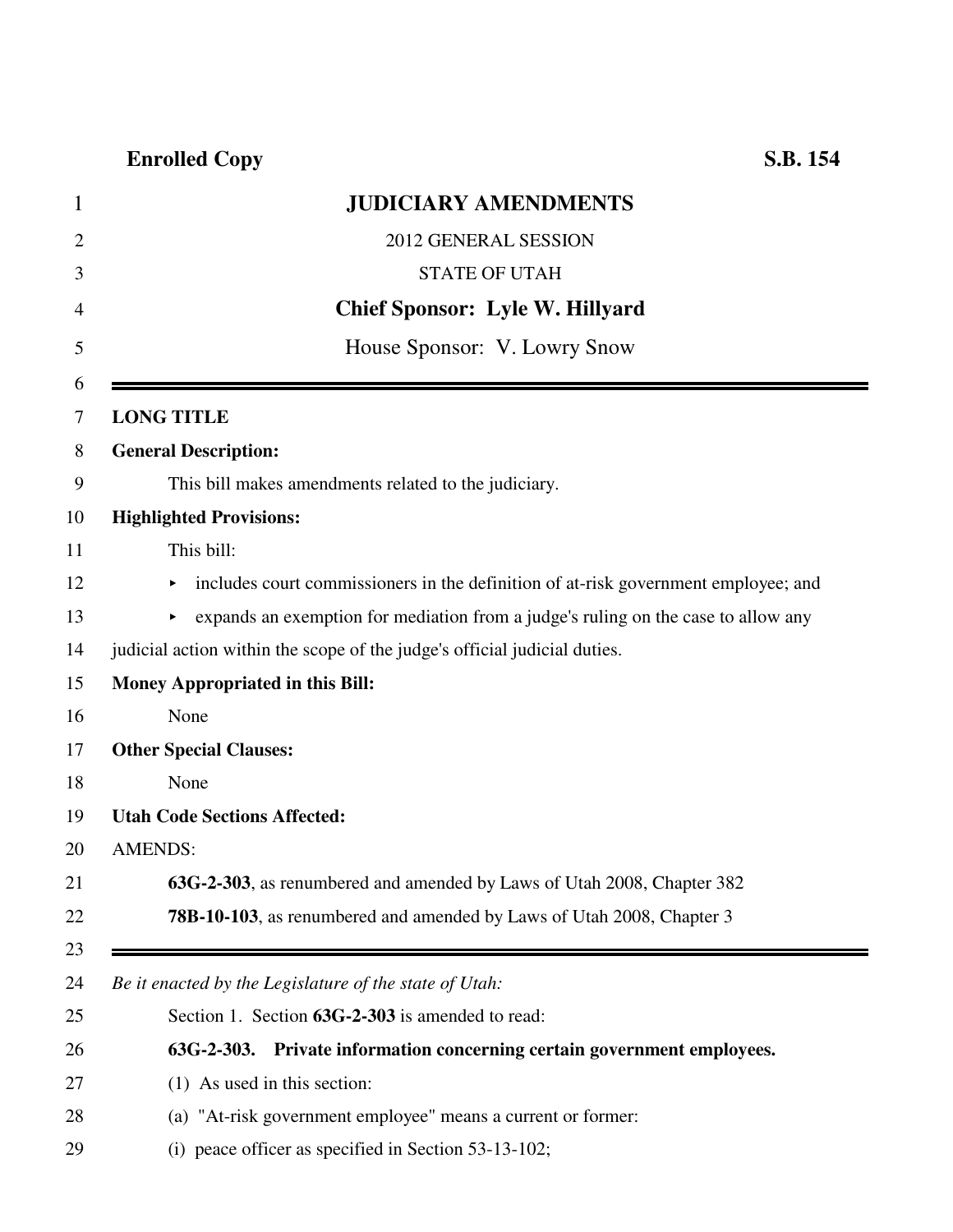| 30 | (ii) supreme court justice;                                                                |
|----|--------------------------------------------------------------------------------------------|
| 31 | (iii) judge of an appellate, district, or juvenile court, or a court commissioner;         |
| 32 | (iv) justice court judge;                                                                  |
| 33 | (v) judge authorized by Title 39, Chapter 6, Utah Code of Military Justice;                |
| 34 | (vi) federal judge;                                                                        |
| 35 | (vii) federal magistrate judge;                                                            |
| 36 | (viii) judge authorized by Armed Forces, Title 10, United States Code;                     |
| 37 | (ix) United States Attorney;                                                               |
| 38 | (x) Assistant United States Attorney;                                                      |
| 39 | (xi) a prosecutor appointed pursuant to Armed Forces, Title 10, United States Code;        |
| 40 | (xii) a law enforcement official as defined in Section 53-5-711; or                        |
| 41 | (xiii) a prosecutor authorized by Title 39, Chapter 6, Utah Code of Military Justice.      |
| 42 | (b) "Family member" means the spouse, child, sibling, parent, or grandparent of an         |
| 43 | at-risk government employee who is living with the employee.                               |
| 44 | (2) (a) Pursuant to Subsection $63G-2-302(1)(g)$ , an at-risk government employee may      |
| 45 | file a written application that:                                                           |
| 46 | (i) gives notice of the employee's status to each agency of a government entity holding    |
| 47 | a record or a part of a record that would disclose the employee's or the employee's family |
| 48 | member's home address, home telephone number, Social Security number, insurance coverage,  |
| 49 | marital status, or payroll deductions; and                                                 |
| 50 | (ii) requests that the government agency classify those records or parts of records        |
| 51 | private.                                                                                   |
| 52 | (b) An at-risk government employee desiring to file an application under this section      |
| 53 | may request assistance from the government agency to identify the individual records       |
| 54 | containing the private information specified in Subsection $(2)(a)(i)$ .                   |
| 55 | (c) Each government agency shall develop a form that:                                      |
| 56 | (i) requires the at-risk government employee to provide evidence of qualifying             |
| 57 | employment;                                                                                |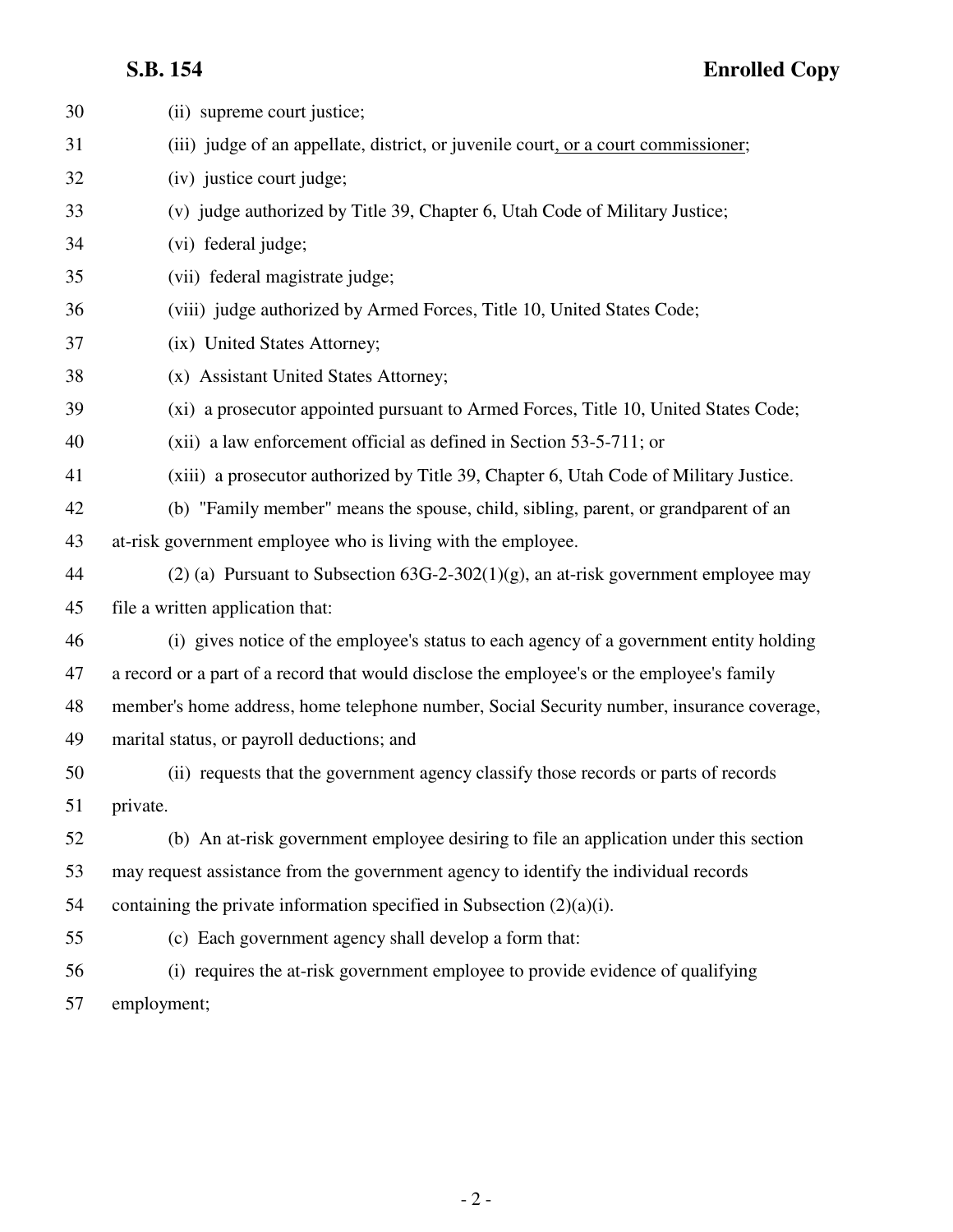## **Enrolled Copy S.B. 154**

58 (ii) requires the at-risk government employee to designate each specific record or part 59 of a record containing the employee's home address, home telephone number, Social Security 60 number, insurance coverage, marital status, or payroll deductions that the applicant desires to 61 be classified as private; and 62 (iii) affirmatively requests that the government entity holding those records classify 63 them as private. 64 (3) A county recorder, county treasurer, county auditor, or a county tax assessor may 65 fully satisfy the requirements of this section by: 66 (a) providing a method for the assessment roll and index and the tax roll and index that 67 will block public access to the home address, home telephone number, situs address, and Social 68 Security number; and 69 (b) providing the at-risk government employee requesting the classification with a 70 disclaimer informing the employee that the employee may not receive official announcements 71 affecting the employee's property, including notices about proposed annexations, 72 incorporations, or zoning modifications. 73 (4) A government agency holding records of an at-risk government employee classified 74 as private under this section may release the record or part of the record if: 75 (a) the employee or former employee gives written consent; 76 (b) a court orders release of the records; or 77 (c) the government agency receives a certified death certificate for the employee or 78 former employee. 79 (5) (a) If the government agency holding the private record receives a subpoena for the 80 records, the government agency shall attempt to notify the at-risk government employee or 81 former employee by mailing a copy of the subpoena to the employee's last-known mailing 82 address together with a request that the employee either: 83 (i) authorize release of the record; or 84 (ii) within 10 days of the date that the copy and request are mailed, deliver to the 85 government agency holding the private record a copy of a motion to quash filed with the court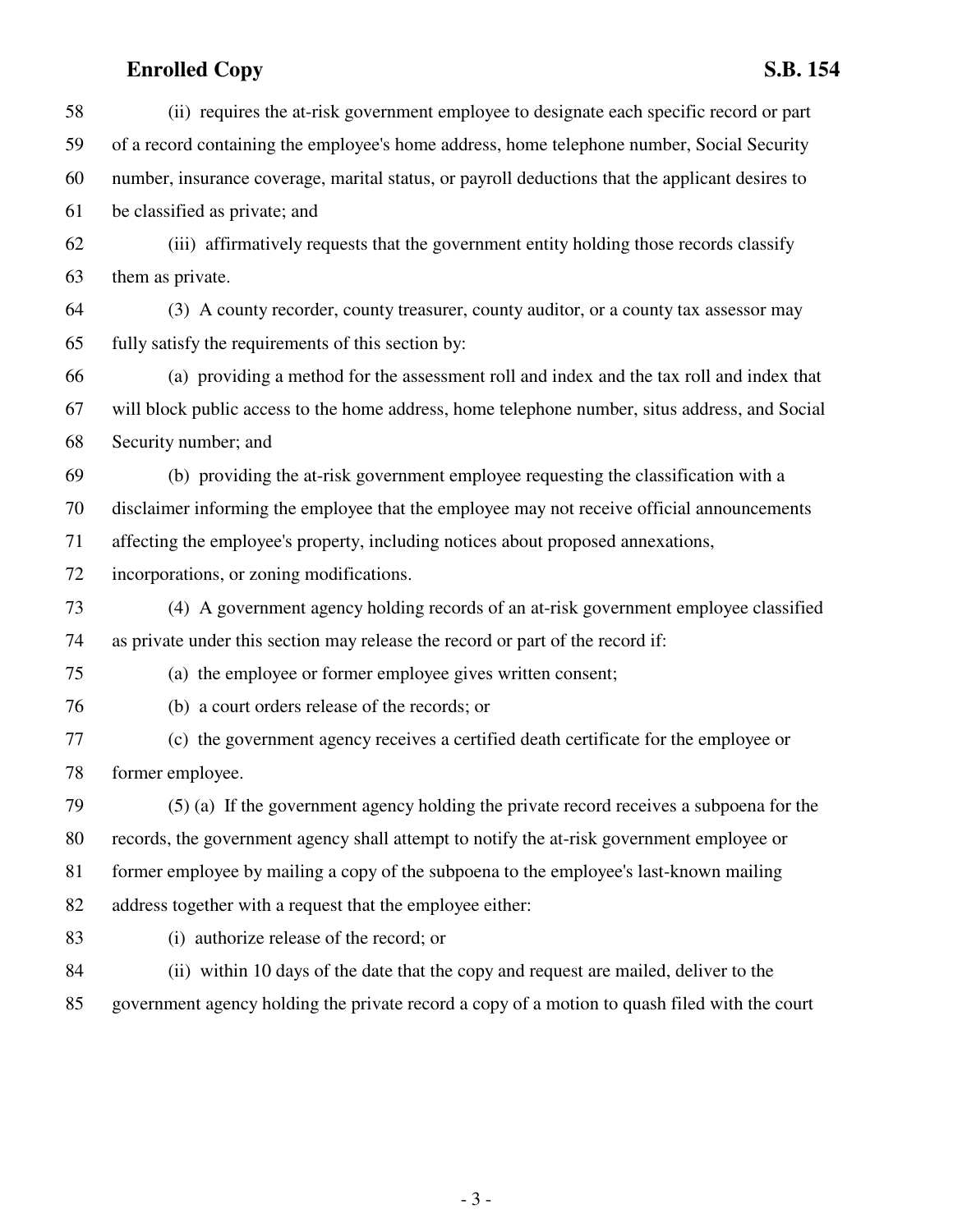| 86  | who issued the subpoena.                                                                         |
|-----|--------------------------------------------------------------------------------------------------|
| 87  | (b) The government agency shall comply with the subpoena if the government agency                |
| 88  | has:                                                                                             |
| 89  | (i) received permission from the at-risk government employee or former employee to               |
| 90  | comply with the subpoena;                                                                        |
| 91  | (ii) [has] not received a copy of a motion to quash within 10 days of the date that the          |
| 92  | copy of the subpoena was mailed; or                                                              |
| 93  | (iii) [receives] received a court order requiring release of the records.                        |
| 94  | Section 2. Section <b>78B-10-103</b> is amended to read:                                         |
| 95  | 78B-10-103. Scope.                                                                               |
| 96  | (1) Except as otherwise provided in Subsection (2) or (3), this chapter applies to a             |
| 97  | mediation in which:                                                                              |
| 98  | (a) the mediation parties are required to mediate by statute, court, or administrative           |
| 99  | agency rule or referred to mediation by a court, administrative agency, or arbitrator;           |
| 100 | (b) the mediation parties and the mediator agree to mediate in a record that                     |
| 101 | demonstrates an expectation that mediation communications will be privileged against             |
| 102 | disclosure; or                                                                                   |
| 103 | (c) the mediation parties use as a mediator an individual who holds himself or herself           |
| 104 | out as a mediator or the mediation is provided by an entity that holds itself out as providing   |
| 105 | mediation.                                                                                       |
| 106 | (2) The chapter does not apply to a mediation:                                                   |
| 107 | (a) relating to the establishment, negotiation, administration, or termination of a              |
| 108 | collective bargaining relationship;                                                              |
| 109 | (b) relating to a dispute that is pending under or is part of the processes established by       |
| 110 | a collective bargaining agreement, except that the chapter applies to a mediation arising out of |
| 111 | a dispute that has been filed with an administrative agency or court;                            |
| 112 | (c) conducted by a judge [who might make a ruling on the case] as a part of the judge's          |
| 113 | official judicial duties; or                                                                     |